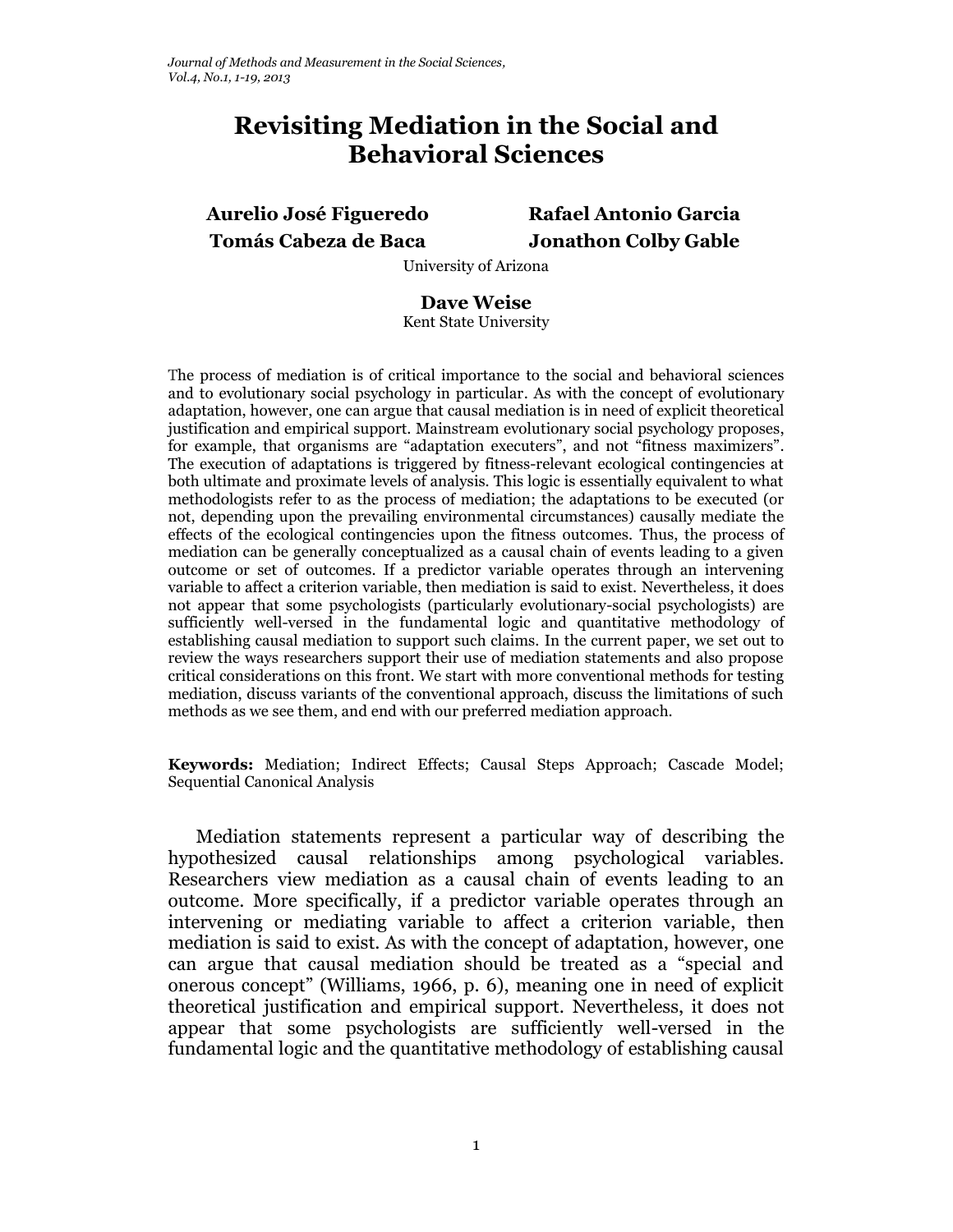mediation to support such claims. In the current paper, we set out to review the ways researchers support their use of mediation statements and also propose novel considerations on this front. We start with more conventional methods for testing mediation, discuss variants of the conventional approach, discuss the limitations of such methods as we see them, and end with our preferred mediation approach.

# **Mediation Matters in Psychology**

The process of mediation is important in all of psychology, but particularly so in the science of evolutionary social psychology, at least as currently conceived of by researchers in the field. The dominant principle within current, mainstream evolutionary social psychology is that organisms are "adaptation executers", not "fitness maximizers". Whereas much (but by no means all) of the field of behavioral ecology concentrated on the evolutionary and developmental effect of ecological conditions upon fitness-related *outcomes*, representing what Brunswik called "distal achievements" (Petrinovich, 1979), the psychological mechanisms (or "Darwinian Algorithms") that are the main focus of most contemporary evolutionary-social-psychological research are instead *process* variables, representing what Brunswik called "functional means" (Petrinovich, 1979) that presumably serve in the execution of adaptations. Both are valid objects of investigation, at least in the Brunswikian conception of research, but they constitute different and presumably successive stages of the causal process. It is these process variables that are of most interest to psychologists writ large.

It is therefore imperative that psychologists be well-versed in the methodologies available for empirically supporting theoretical claims of mediation, given that their principal objects of study (the psychological mechanisms, whether modular or not) are classifiable as *mediators*, at least implicitly if not explicitly in the models presented. Such an understanding leads to a more complete, comprehensive, and methodologically sound specification of whatever psychological model may be under consideration, and will help establish consensus standards of evidence for our field.

As a case study for the importance of mediation, consider the results of Chiao & Blizinsky (2010). In this paper, the authors explicitly made mediational claims regarding several process and outcome variables. For example, national pathogen prevalence was reported to have had a significant and positive *direct effect* upon national levels in the allelic frequency of a gene that codes for a serotonin reuptake protein, 5- HTTLPR; in turn, these national variations in the allelic frequency of 5- HTTLPR were reported to have had a significant and positive *direct effect*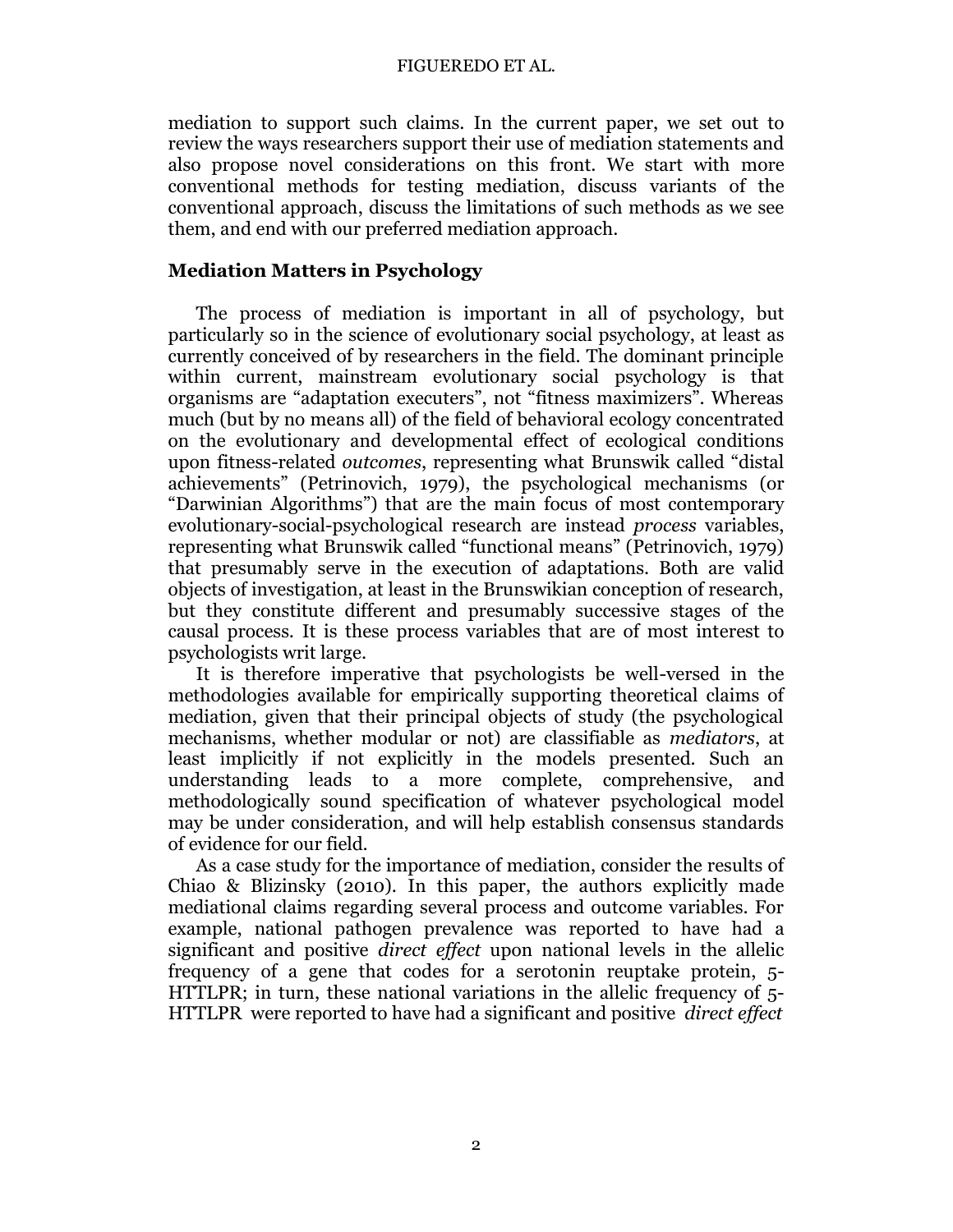upon national levels of the individualism-collectivism dimension commonly used in cross-cultural psychology (Fincher, Thornhill, Murray, & Schaller, 2008). Thus, it was shown that the relation between national pathogen prevalence and the individualism-collectivism dimension was *fully mediated*, meaning completely accounted for, by virtue of the logically implied *indirect effect* in the national levels of variation in the allelic frequency of the serotonin reuptake gene, 5-HTTLPR. Similarly, national pathogen prevalence was concluded to have had significant negative and *indirect effects* upon national levels in both mood disorders and anxiety through its direct influence on individualism-collectivism. In both of these cases, the *mediators* (first 5-HTTLPR frequencies and then individualism-collectivism) serve as functional means. Put another way, the mediators attempt to explain *how* the organism in an ecological condition (independent variable) executes an adaptation (mediator) that solves some adaptive problem (dependent variable).

Let us briefly consider another mediational test, this time in the developmental literature by Demetriou, Christou, Spanoudis & Platsidou (2002). Using structural equations modeling, the authors tested a mediational relationship among processing efficiency, working memory, and problem solving. More specifically, their monograph demonstrate that processing efficiency had a *direct effect* on problem solving as well as an *indirect effect* on problem solving through working memory (the mediator). Put simply, Demetriou and colleagues demonstrated that the relationship between processing efficiency and problem solving was *partially mediated* by working memory. Drawing a non-evolutionary parallel to the case described previously, working memory attempts to explain *how* the participant with a given level of a characteristic (processing efficiency; independent variable) executes a cognitive process (working memory; mediator) that allows the solving of a specific problem (problem solving; dependent variable) even after considering any effect that given characteristic may contribute to the solving of the aforementioned specific problem. In addition, these authors present a model involving multiple causal steps of mediation and introduce the *cascade model* within the framework of a structural equations model. We discuss cascade models at length below within the framework of multiple regression models.

Much of what follows is general methodological reasoning, mostly sampled from the copious social-psychological literature on the subject. We will, however, bring the discussion back to the special problems encountered in evolutionary-social-psychological research at the end of our review, as it is with what the authors are most familiar.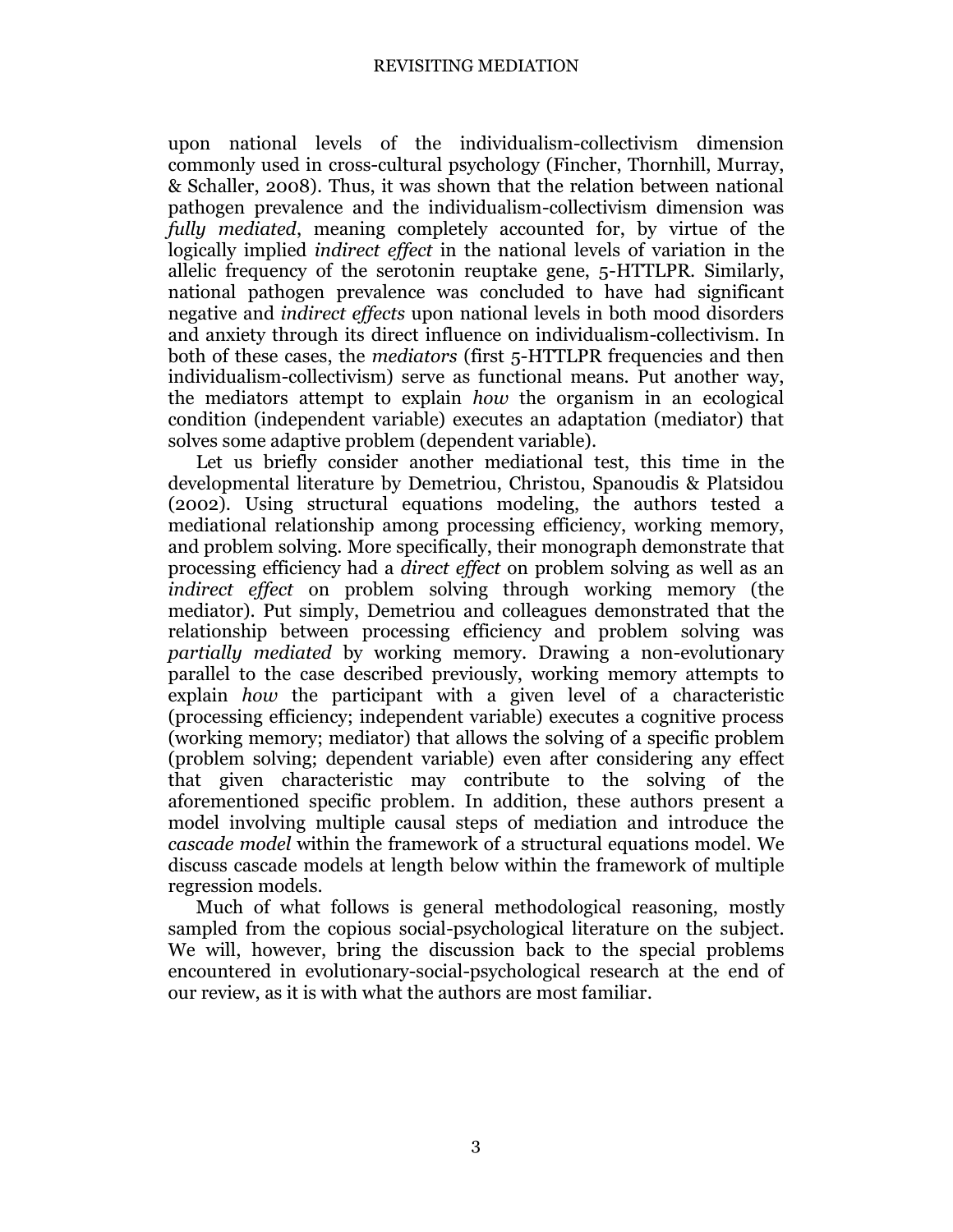# **Conventional Methods for Testing Mediation**

Early conceptualizations of mediation can be attributed to Woodworth's 1928 manuscript on Stimulus Response Theory. Woodworth emphasized that the response to a stimulus is dependent on the state of the organism when the signal is received. Other seminal theorists and researchers have emphasized intervening variables (e.g. Festinger, 1957; Hebb, 1966). Many recent psychological theories propose mediating variables (e.g., Fein & Spencer, 1997; Figueredo et al., 2006; Greenberg et al., 1986; Pettigrew & Tropp, 2008). Although many approaches have been articulated, the most widely used approach to test for mediation comes from the classic article by Baron and Kenny (1986).

# **Baron & Kenny (1986)**

These authors delineate a statistical approach to both mediation and moderation, though their tests of mediation have received the most attention (Fairchild & MacKinnon, 2009; Fritz & MacKinnon, 2007; Hayes, 2009; Kenny, 2008). According to Baron and Kenny (1986), mediation is determined through a series of statistical tests or *causal steps* (MacKinnon & Fairchild, 2009). In particular, this approach requires that four conditions hold: (1) a relationship between the independent variable and the mediator must be statistically significant (see Fig. 1; Model 2: path a); (2) a relationship between the independent variable and the dependent variable must be statistically significant (Model 1: path c); (3) a relationship between the mediator and the dependent variable must be statistically significant while controlling for the relationship between the independent variable and the dependent variable (Model 2: path b); and (4) the relationship between the independent variable and the dependent variable must be smaller in magnitude in condition (3) than in condition (2) (Model 2: path c' < Model 1: path c) . If these four conditions hold, then the researcher is allowed to conclude that the hypothesized mediation exists. That is, the interpretation of the Baron and Kenny (1986) causal steps approach tests for the relative size of the indirect effect compared to the direct effect. In Baron and Kenny's (1986) nomenclature, *full mediation* results when the association between the independent variable and the dependent variable (Model 2: path c') is reduced to nonsignificance in (3). *Partial mediation* results when the association between the independent variable and the dependent variable (Model 2: path c') remains significant. These relationships are illustrated graphically in Figure 1.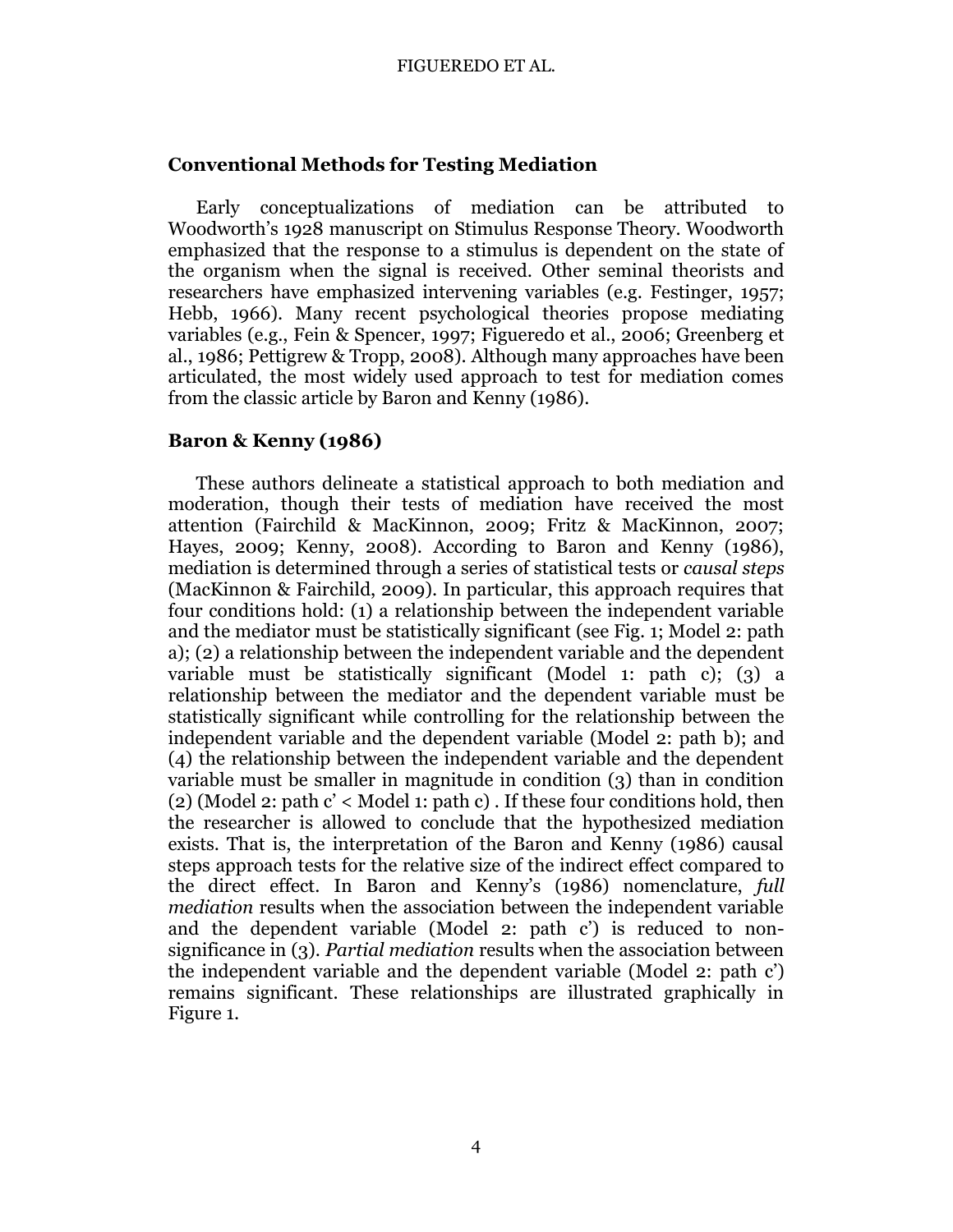*Figure 1.* Potential mediation relationships. Model 1 depicts no mediation, or the total effect between X (representing the independent variable) and Y (dependent variable). Model 2 depicts that X relates to Y directly through pathway c'; X correlates with M (mediator) through pathway a; and M relates to Y through pathway b. Pathways a and b combine (multiply) to signify the indirect effect. Model 3 depicts the indirect effect without the direct effect of X on Y. Pathway c (in Model 1) is referred to as the total effect, and equals the sum of pathway c' and the product of pathway a and pathway b.



It is important to note that the difference between path c and path c' resides only in the model specification, not in the underlying reality. Path c' is the *direct* effect, once the *indirect* effect (successively through path a and path b) has been statistically estimated and controlled; path c is instead the *total* effect (which would equal the sum of the direct and indirect effects), and would only be equivalent to c' if the estimated magnitude of the indirect effect were equal to zero. Similarly, the indirect effect (through path a and path b) estimated in Model 2 would only be equivalent to the indirect effect (through path a and path b) estimated in Model 3 if the estimated magnitude of the direct effect (path c') were equal to zero. Thus, a comparison of these alternative model specifications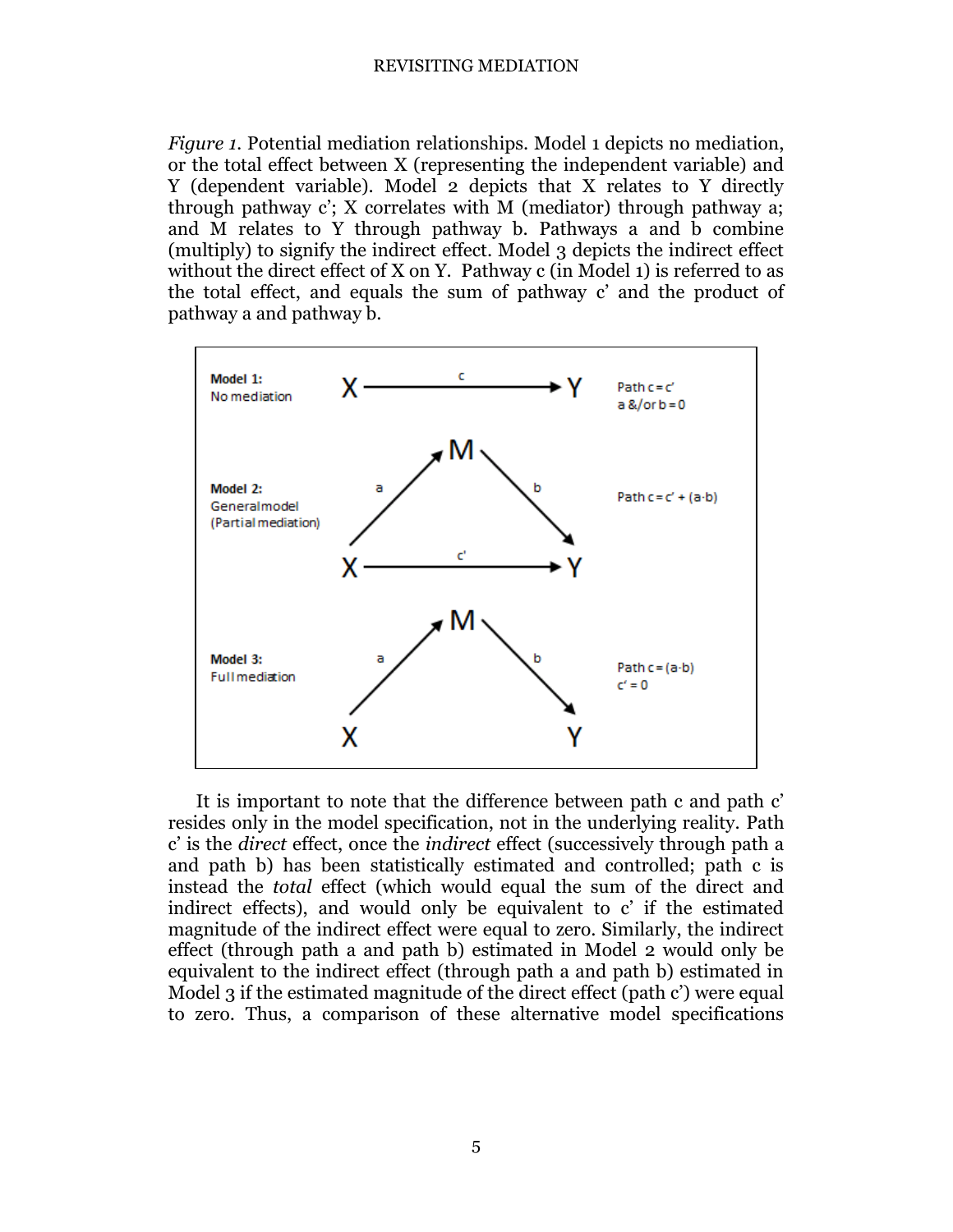assumes that the observed correlations among the three variables are held constant.

Baron and Kenny (1986) suggest that the coefficients for these relationships (full or partial mediation) can be estimated through separate simultaneous regression analyses. One limitation of the causal steps approach, as Baron and Kenny recognized is that there is no statistical test of the strength of the indirect effect.

To ameliorate this problem, Baron and Kenny describe the use of the Sobel test (Sobel, 1982) or often called a *product of coefficient strategy* (MacKinnon & Fairchild, 2009) to test the significance of an indirect effect. After the coefficients for the indirect pathway are estimated along with the associated standard errors, these values can be used to infer the strength, or aggregate magnitude, and the variability in the strength (across levels of the mediator) of the mediating effect. To compute the significance of the indirect effect, Sobel indicates that the researcher should first find the product of the mediating pathways; based on Fig. 1, one finds the product of the a and b pathways. Next, to estimate the standard error of the indirect pathway Sobel developed this formula:  $\sqrt{(b^2S_a^2 + a^2S_b^2 + S_a^2S_b^2)}$  (for an online Sobel test calculator see http://quantpsy.org/sobel/sobel.htm). Like other inferential statistics, to obtain the test statistic for the indirect effect, the researcher divides the product of a and b pathways by the standard error of the indirect effect. This test statistic is then compared to the *z* distribution to obtain the significance level of the indirect pathway. Since the Sobel test was created, corrections to the Sobel test formula have been suggested by other statisticians (see Kris Preacher's website for the modified Sobel formulas; Shrout & Bolger, 2002). Researchers interpret a significant Sobel test as the presence of an indirect effect; however, the Sobel test does not provide a relative measure of the magnitude of the indirect effect compared to the magnitude of the direct effect like the causal steps approach.

# **Variations on the Conventional Method**

After the value of demonstrating mediation took hold in psychological research, different methods building on Baron and Kenny (1986) emerged. This section sets out to overview the current understanding of mediation. We will start with an approach that focuses on statistical testing (e.g., Fritz & MacKinnon, 2007; MacKinnon, Lockwood, Hoffman, West, & Sheets, 2002; MacKinnon, Fritz, Williams, & Lockwood, 2007; MacKinnon & Fairchild, 2009), another approach that utilizes a longitudinal methodology, and end with an approach that emphasizes experimentation (Spencer, Zanna, & Fong, 2005).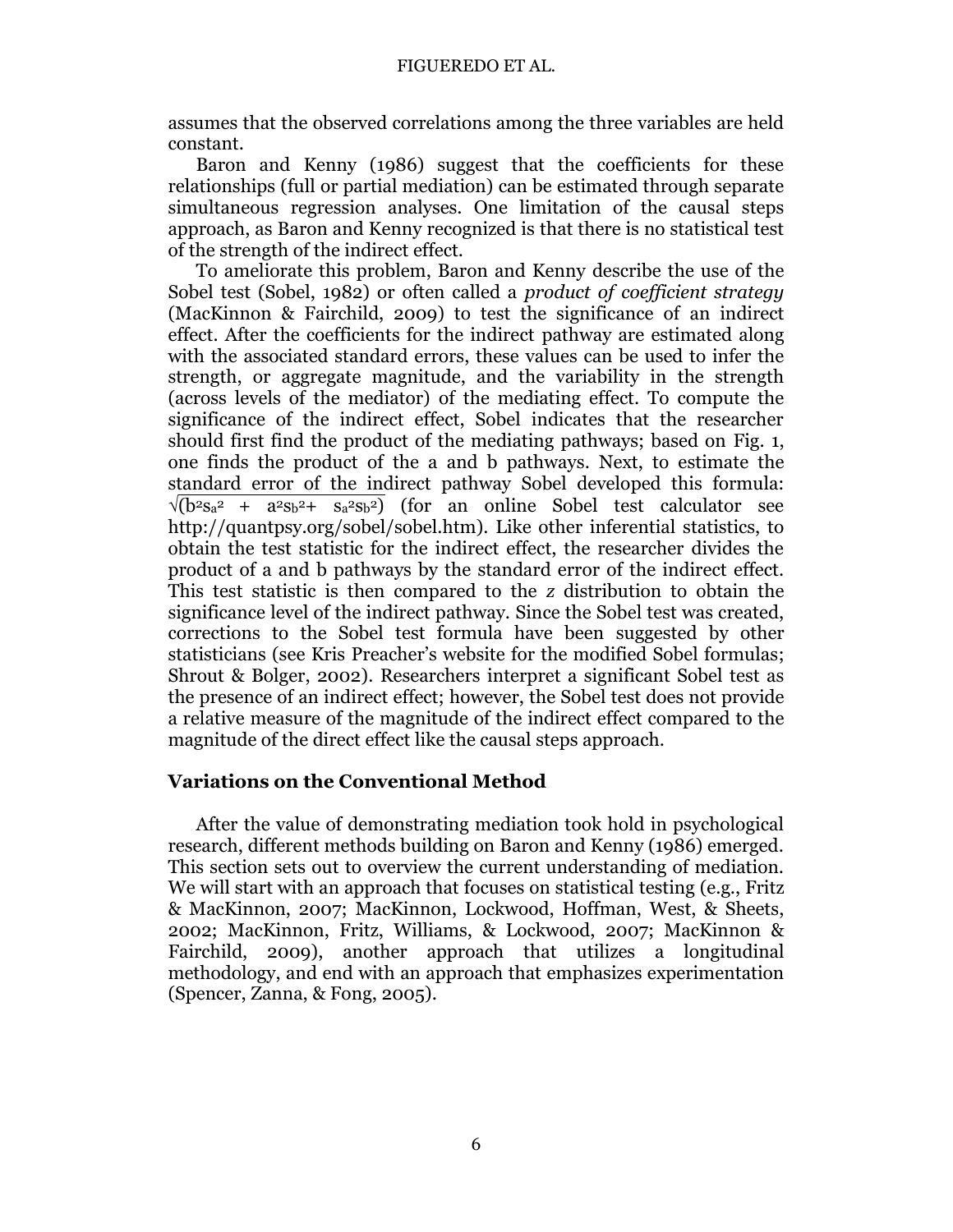# **Bootstrapping Methods**

Some researchers have focused on the statistical testing of mediation effects. This means that these statisticians have delineated approaches to mediation that maximize power and accuracy.

One way to estimate the significance of indirect effects is in a productbased fashion through bootstrapping methods (Preacher & Hayes, 2004). This variation on the product-based strategy reflects a resampling with replacement approach. The approach relies on drawing samples of separate indirect pathway coefficient estimates— building a hypothetical distribution of coefficients from which the population coefficients are then estimated. From this, confidence intervals are used to assess if the value of the indirect effect overlaps with zero. Following the conventional logic of confidence intervals, if the estimated indirect effect overlaps with the value of zero, then the data suggest that the indirect effect is not statistically different from zero.

# **Longitudinal Mediation**

The conceptual assumption in mediational models is that the process or phenomenon examined unfolds temporally. In practice, this means that variables are sequentially ordered whereby one event causes the following event, etc. Among developmentalists, an approach toward testing mediation is through the use of longitudinal data (Selig & Preacher, 2009). Selig and Preacher (2009) suggest that the use of longitudinal data to test for mediation may be a more appropriate approach than the use of crosssectional data because it can adequately capture time (i.e., cross-sectional data provides a "snapshot" of a fixed point in time). Furthermore, longitudinal approaches model intra-individual processes where other mediational approaches (e.g., experimental approaches; see below) do not. See Selig & Preacher (2009) for various mediational approaches to longitudinal data.

# **Experimental Tests of Mediation**

Relative to MacKinnon and colleagues, Spencer, Zanna, and Fong (2005) take a more experimental approach to mediation. Written as a cautionary text, Spencer and colleagues (2005) warn that relying solely on the Baron and Kenny mediation method would be limiting and disadvantageous toward examining psychological processes and mechanisms. The solution they put forth is to utilize an experimental method of meditation, when independent and mediation variable manipulation is feasible (see the manuscript for an extended explanation of when an experimental method is appropriate). The advantages of an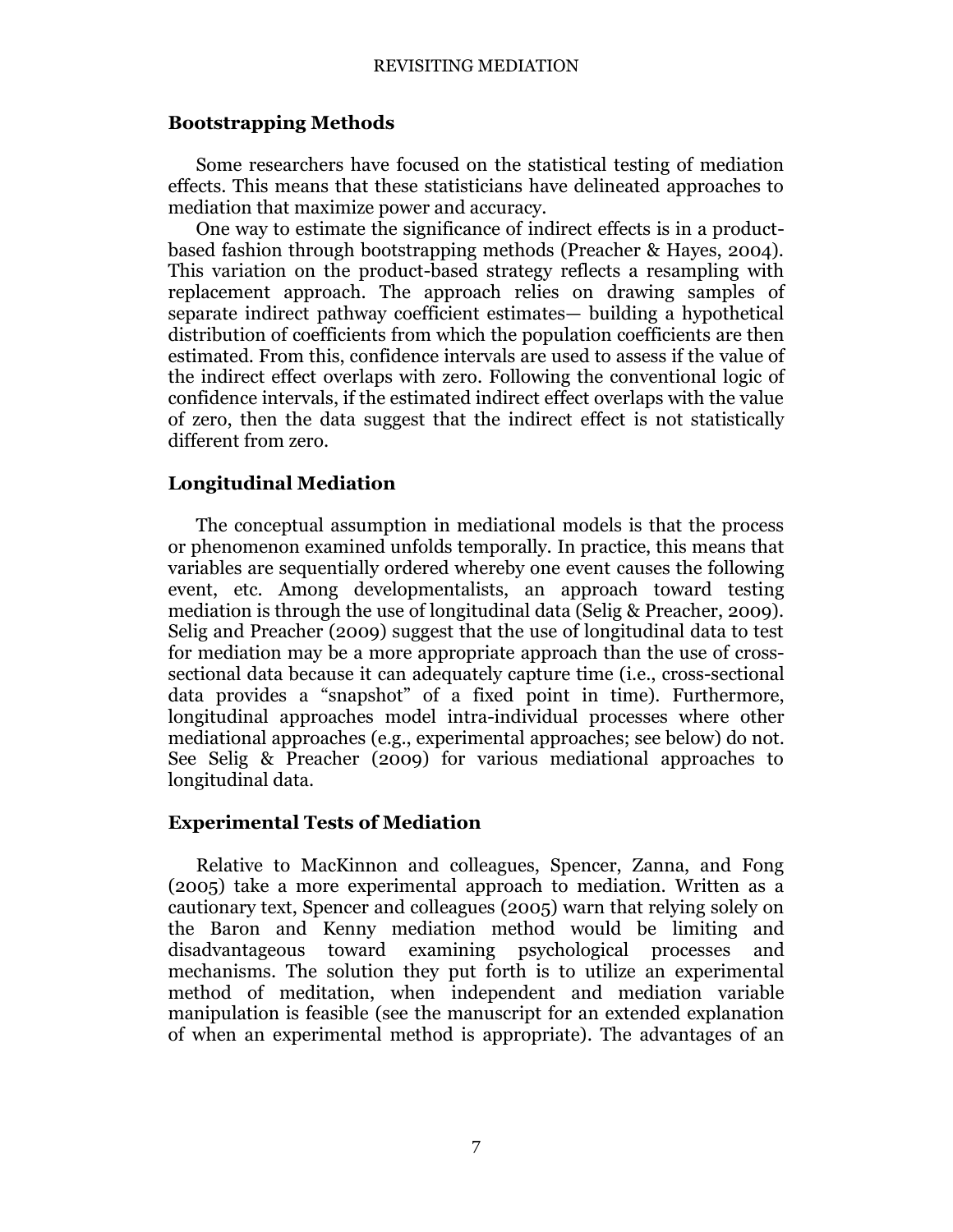experimental approach to mediation are the same as those of experimental research (e.g., there is high internal validity; Stone-Romero & Rosopa, 2011). Because the experiment and variables are carefully controlled, the results of the research are less prone to influence from exogenous factors that often affect correlational survey studies. Just as an experimental approach to mediation has all of the strengths of experimental research, it also suffers from all of its weaknesses (e.g., unknown or low external validity).

**Experimental-causal-chain design.** Spencer et al.'s (2005) experimental-causal-change design is similar to the steps described in the Baron and Kenny causal steps approach. The methodological approach sets out to experimentally show mediation using two studies. The first study examines whether X causes Y (path a from Fig. 1). Study 2 then focuses on establishing that Y causes Z (path b from Fig. 1). An example of this can be found in the Word, Zanna, and Cooper (1974) studies on the impact of stereotypes and non-verbal behavior on the outcomes of minority individuals (Spencer et. al 2005). By establishing a link of causal steps across two separate and sequential experiments, the authors were able to deliver a compelling argument that non-verbal behavior on the part of Caucasian individuals plays a mediational role between stereotypes and minority outcomes.

A variation of the experimental-causal-chain design was proposed by Stone-Romero and Rosopa (2011) when manipulation of the mediator is not feasible. The researchers suggest that one can experimentally manipulate the independent variable and measure the mediator and the dependent variable within the same experiment. While Stone-Romero and Rosopa (2011) offer this as a solution, they also acknowledge that simultaneously measuring the mediator and the dependent variable can produce issues regarding causation where manipulation of the IV is causing changes in both the mediator and DV (i.e., the relationship between the mediator and the DV is spurious).

One possible critique of the experimental-causal-chain design involves the assumption of random assignment between experimental conditions. As mentioned, the approach requires two experimental studies which deconstruct that pathways described by Baron and Kenny (e.g., study 1 tests path a; study 2 tests path b). If an experimenter is manipulating the mediator in study two, the underlying assumption is that the independent variable that was manipulated in the prior study (X) will be randomly distributed between conditions (Stone-Romero & Rosopa, 2011). While the assumption may be true, a better research design would incorporate a measure of the independent variable to both test for differences between groups and statistically control for the independent variable if needed. Furthermore, the experimental method may not provide generalizable parameter estimates for direct or indirect effects (Stone-Romero &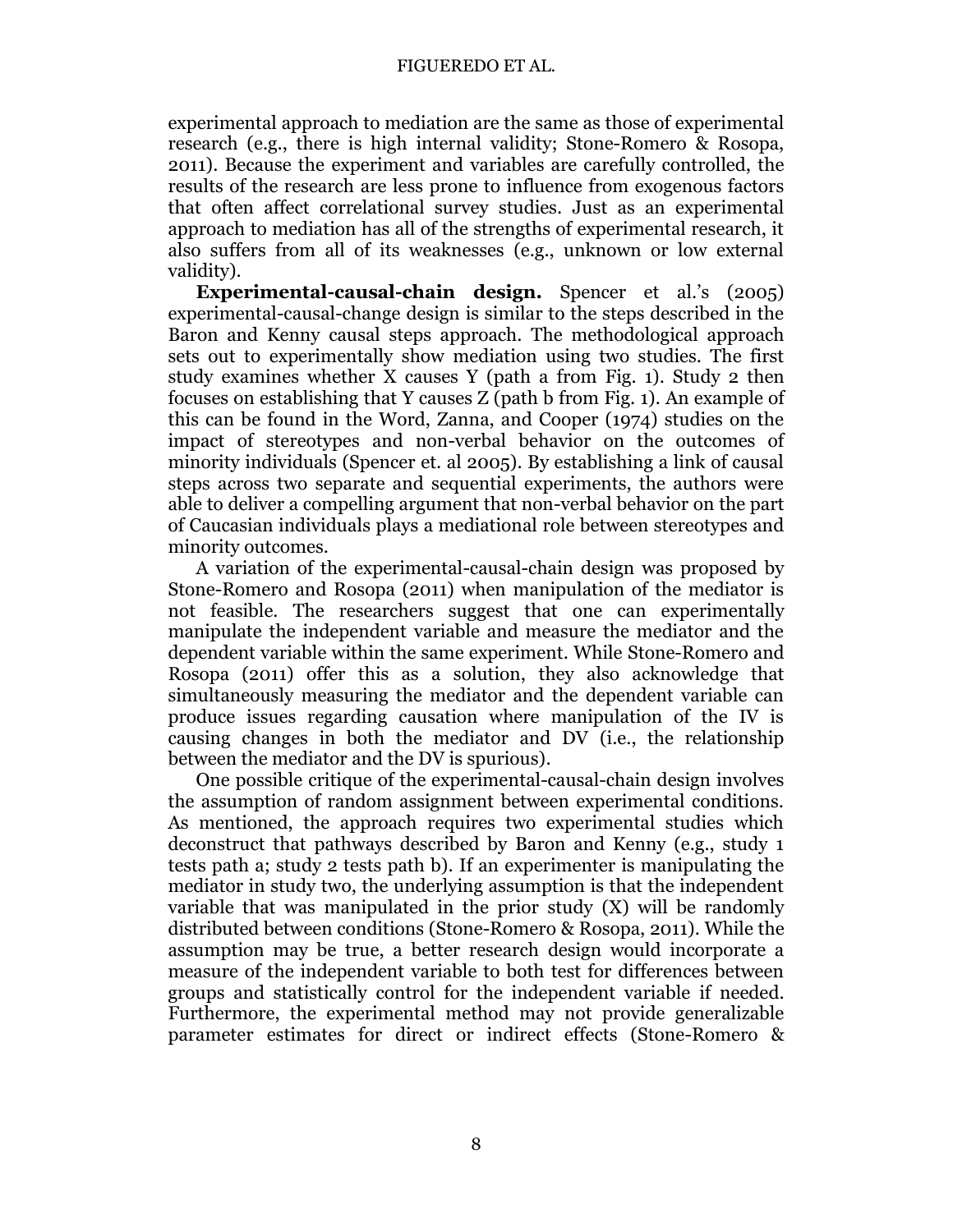Rosopa, 2011), unless one applies a representative design (Petrinovich, 1979).

# **Limitations of the Conventional Approaches**

As others have noted (e.g., Fritz & MacKinnon, 2007; MacKinnon et al., 2002), both the Baron and Kenny (1986) causal steps strategy and Sobel test (Sobel, 1982) suffer from one major limitation: the conservative nature of their estimates of mediation. Baron and Kenny's (1986) causal steps strategy is underpowered as it requires the researcher to show a significant total effect (path c, which is implicitly the direct plus the indirect effects) along with significant indirect pathways (paths a & b). Supporting this, Fritz and MacKinnon (2007) showed, using a method of estimating power for Baron and Kenny's causal steps strategy, that nearly 21,000 cases are needed to demonstrate mediation when the total effect is fully explained by the indirect effect (effect size of  $0.14*0.14 = 0.02$ ). While such a scenario is highly unlikely, it is indicative of a broader issue. Such high standards for statistical significance could be problematic when one considers the high level of measurement error associated with some scientific disciplines. Strict adherence to the Baron & Kenny causal steps standard could lead to the exclusion of relevant mediators simply due to various extraneous causes (e.g, measurement error). This issue is compounded when one considers the use of the Baron & Kenny method in research during early theoretical stages when measures are still being calibrated for improved reliability. Other researchers (Zhao, Lynch, & Chen, 2010; Rucker, Preacher, Tormala, & Petty, 2011) have also advocated that finding a total effect between the independent variable and the dependent variable (prior to including the mediator) is superfluous and may cause researchers to terminate research projects early if a  $r_{xy}$  is not established (Zhao et al., 2010).

The Sobel test fares slightly better than the causal steps approach when it comes to power (see Fritz & MacKinnon, 2007; MacKinnon et al., 2002). But, when considered in relation to other strategies (discussed below), the Sobel test also falls victim to low statistical power. This is largely because the Sobel test produces a test statistic that assumes normality when statistics derived from indirect effects are typically asymmetrical (see Stone & Sobel, 1990).

Zhao, Lynch, & Chen (2010) presented an important conceptual issue while reviewing the strengths and limitations of Baron and Kenny's (1986) causal steps strategy. Of particular importance was the conceptualization of *full mediation* and *partial mediation*. During partial mediation, a direct effect that remains significant is statistically easy to explain, but Zhao et al (2010) posit that, conceptually, direct effects remain perplexing. Should a researcher find a direct effect remaining, it could be due to measurement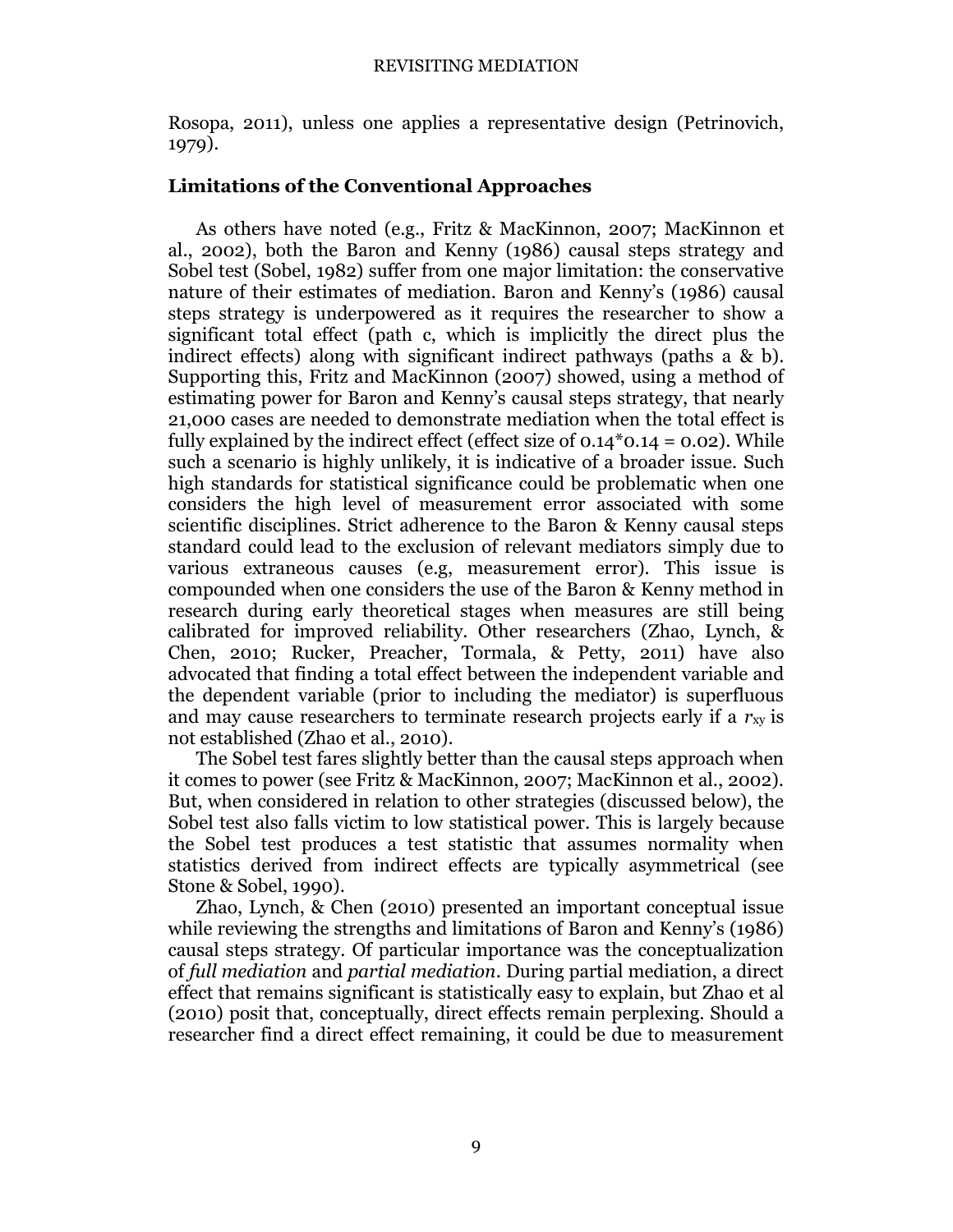error *or* a misspecified model that requires more mediating variables to account for the relationship between the independent and dependent variable (Rucker et al., 2011; Zao et al., 2010). For this and other reasons, researchers are becoming increasingly interested in testing for multiplemediation (e.g., Anderson, Hughes, & Fuemmeler, 2009; Kong & Bergman, 2010; Mavor & Gallois, 2008). This poses a problem for the strict Baron and Kenny causal steps methods, which only describes how to test for simple mediation.

Finally, we would be remiss to reference a logical and mathematical flaw in the Sobel test that has been identified by others (Fritz & MacKinnon, 2007; MacKinnon et al., 2002). There is a logical and methodological weakness inherent to with testing the product of two independently statistically significant pathways for statistical significance. Fisher (1925) himself articulates that a statistically significant parameter, such as a difference between means or an effect size, is one that is statistically *not equal to zero* with a certain degree of confidence, as operationalized by a probability value (p-value; e.g., >95%). That is *all* that this term means, and does not relate directly to either its absolute magnitude or substantive importance. Therefore, testing for statistical significance yields a binary metric (statistically significant = 1; not statistically significant = 0).

The logical problem, as applied to the Sobel Test, is that it is performed when we have *already* determined that the two coefficients to be multiplied are statistically significant parameters. This means that *neither* of the individual pathways has been judged as statistically equal to zero, meaning that the observed sample statistics (e.g., estimated path coefficients) are not likely to reflect true population parameters of zero. Thus the inevitable logical implication of this reasoning is that the Sobel Test is logically superfluous. Mathematics does not permit two coefficients that are each greater than zero to have a product that is nonetheless equal to zero. However small it might be, it simply cannot be equal to zero. Therefore, testing whether it is or is not equal to zero is logically redundant and unnecessary: it is not and cannot be.

The problem that we see is not merely the redundancy of the extra and unnecessary work; the problem is that results from the Sobel Test are potentially *misleading*. The Sobel Test can find that two coefficients that are *each* greater than zero can have a multiplicative product that is unaccountably statistically *equal* to zero. This makes no sense logically, and such a finding must necessarily be ascribed to the fact that the indirect effect is necessarily smaller in magnitude than either of the two direct effects of which it derives. This inevitable reduction in the size of the effect being considered raises the criterion for the amount of statistical power required to find it statistically significant. A null result of the Sobel Test, when two statistically significant path coefficients are being multiplied, is

10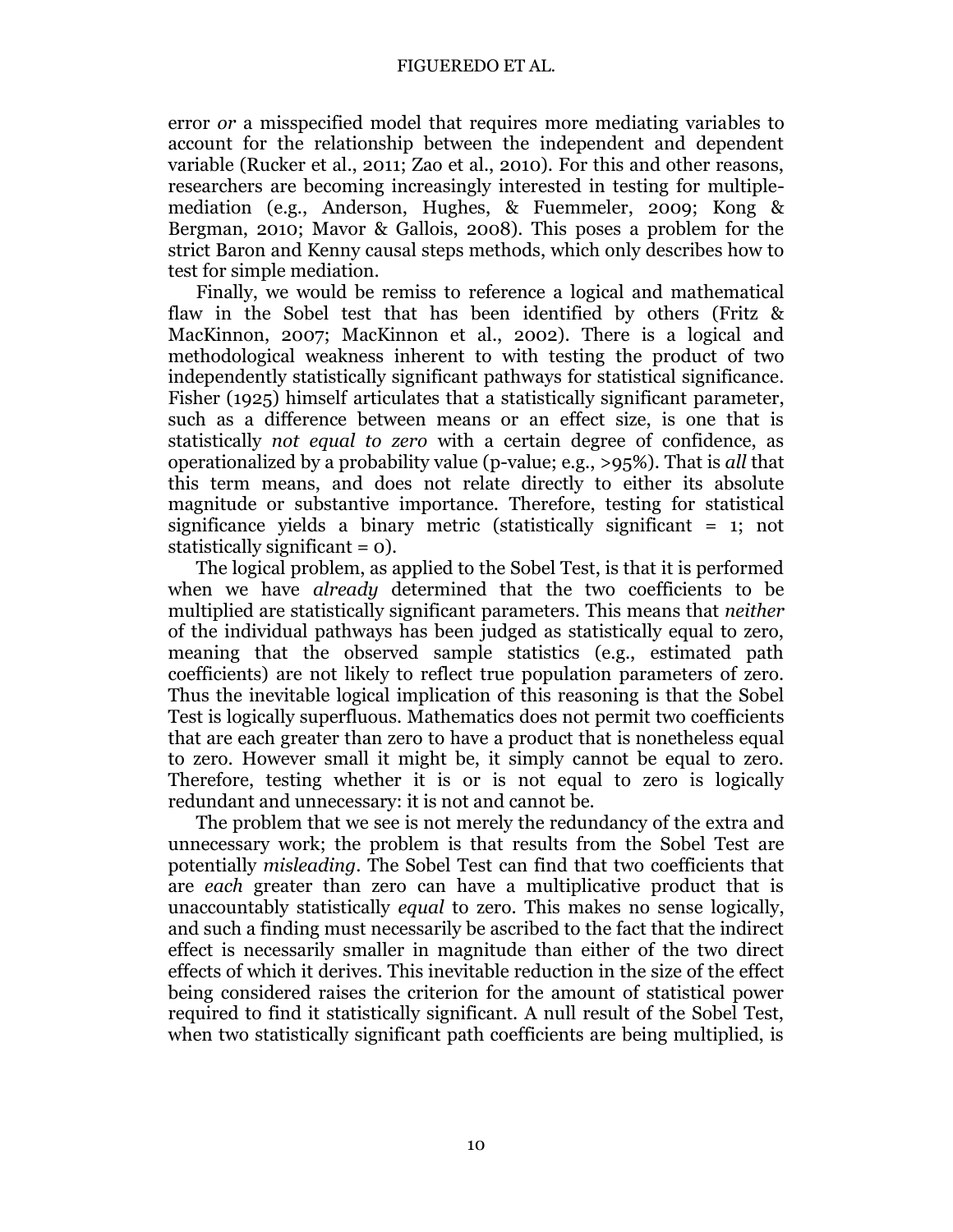therefore necessarily an artifact of insufficient statistical power. The only other logical alternative is that one of the two multiplicands was found statistically significant as a result of a Type I Error. However, the Sobel Test does absolutely nothing to remedy this potential problem, simply because it was not designed to address that concern.

Obviously, the case of multiple mediation aggravates this problem by further reducing the indirect effect as a result of the multiplication of several successive path coefficients, each necessarily less than unity, and thus raising even *further* the criterion for the amount of statistical power required to find it statistically significant. As will be shown further below, this reduction in the size of the indirect effect is not a consequence or limitation of the Baron and Kenny Methods, the Sobel Test, or any other statistical artifact. It is a consequence of the nature of reality that our various statistical models are only attempting to *estimate*. The limitations of the Sobel Test only reveal the nature of this underlying reality, but are themselves not the fundamental sources of the difficulty.

# **On Product-based Estimates of Indirect Effects**

All estimates of indirect effects involve obtaining the product of the indirect pathways; this also includes bootstrapping methods of estimating indirect effects. When it comes to simple mediation, product-based estimates do not present much of a problem; however, as the number of mediators increase so does the likelihood that the indirect pathway will be non-significant. For instance, if a researcher finds that the coefficient for path a (Fig. 2) is to 0.3, the coefficient for path b (Fig. 2) is 0.3, and the coefficient for path c (Fig. 2) is to 0.3 the coefficient for the indirect effect is 0.027 (0.3  $*$  0.3  $*$  0.3). As a result of multiplying a series of values greater than zero but less than 1, the magnitude for the indirect effect will necessarily become smaller.

While this may seem like a problem, it is not: it is inherent in the nature of mediational processes. Granted, our estimated path coefficients (representing the directions and magnitudes of what we believe to be causal influences) are attenuated by errors in both sampling and measurement. That is not, however, the *only* reason that they are generally estimated at less than unity (1.0).

Contemporary scientists generally recognize that causal influences are generally less than absolute. This is not merely due to subjective uncertainty, but due to the complex nature of causal processes themselves. For example, when playing billiards, one may set up a situation where one propels one billiard ball to hit another, which then hits another, which hits yet another, and so on down the line. Even a casual observer may note is that the speed of each successive ball is less than that of the one preceding it in the collision sequence. This observation is not due to an error of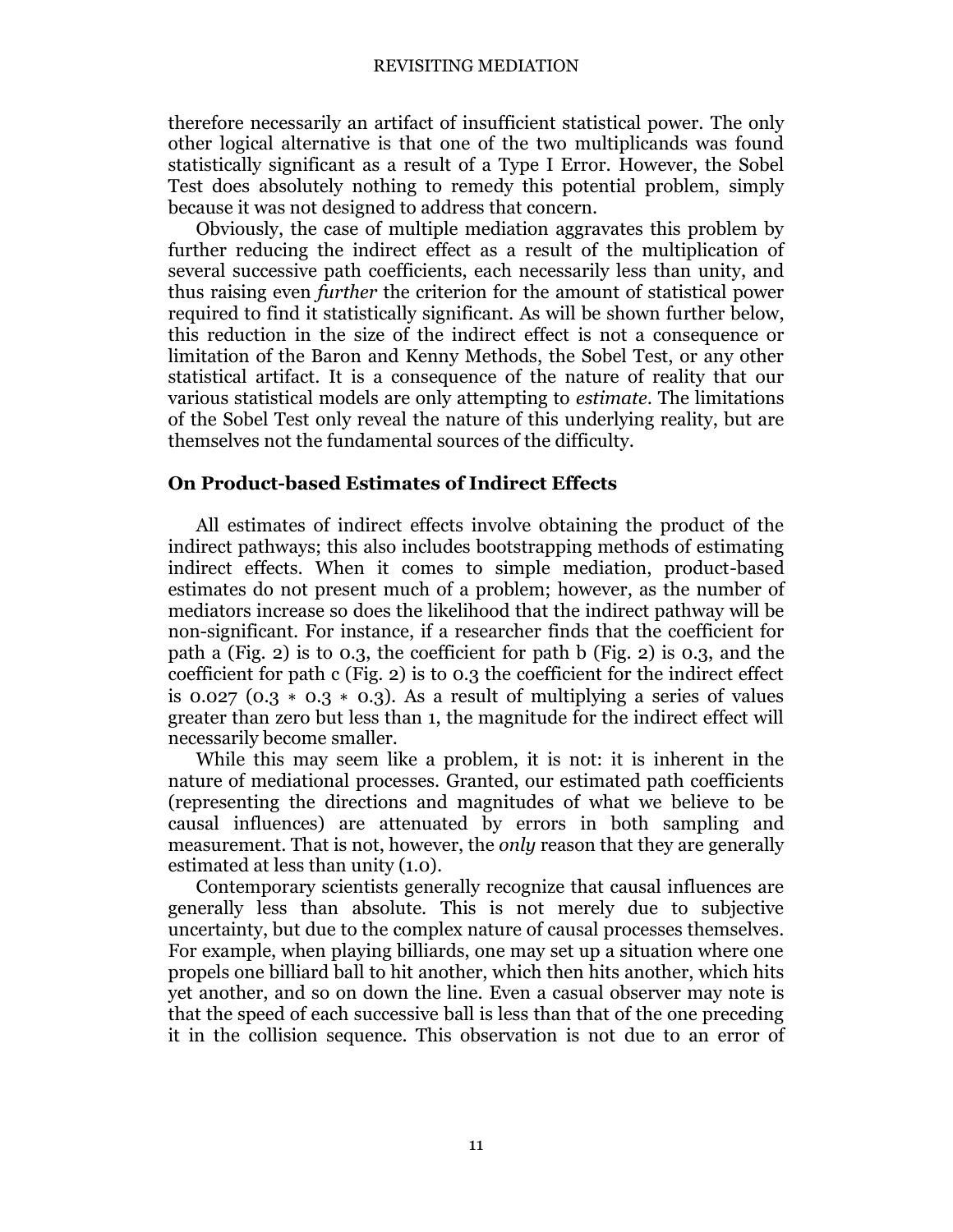sampling or measurement. It is happening as a consequence of the laws of physics, mainly of the laws of inertia, friction, and air resistance. This reflects a *real* natural phenomenon and not an error, illusion, or statistical artifact.

For statistical modeling, this realization implies that, although we should try to reduce errors of sampling or measurement that we might inadvertently introduce (as by the use of latent variables in structural equation models) this will not completely make the "problem" go away. It is going to happen anyway, albeit to a lesser degree. Therefore, we should not design or apply methods such as the Sobel Test that clearly fly in the face of this logic, and are thus reduced to triviality by them.

For applied science, this realization implies that we should be wary of psychological or social interventions that rely on long and indirect causal chains to produce their desired outcomes. In program evaluation, one often hears a program theory that is roughly of the form: "If we do A, then B will follow; if we achieve a change in B, it will very likely produce a change in C; if we manage to produce a change it C, it will then ultimately produce a change in D, which is the desired consequence." It does not take either a statistician or a scientist to recognize this argument as highly "iffy"; however, we may desire to apply our knowledge of causal path models to estimate how much changes in D (the desired consequence) are likely to be effected by changes in A. The answer is usually "not much", which might bring one to question the possible cost-effectiveness (or lack thereof) of such an intervention (Jacobs, Sisco, Hill, Malter, & Figueredo, 2011). Meehl (1990) presented ten problems with reports in "soft" areas of psychological science that make many research findings uninterpretable concerned about this very same realization. First, he pointed out that a *loose* (logical) *derivation chain* from "theoretical prediction to the predicted observational relation" can impede interpretation. That essentially encapsulates the problem of multiple mediation.

The causal steps approach of Baron and Kenny (1986) that was previously reviewed include that one must find a relationship between the independent variable and the dependent variable when establishing mediation. In accordance with previous scholars (e.g., Rucker et al., 2011) we suggest that the recommended steps of Baron and Kenny (1986), in this case the establishment of a direct effect, is statistically and theoretically limiting to researchers.

As outlined above, mediation involves both statistical and methodological concerns. We would now like to advocate a more comprehensive method of assessing multiple mediation. While the differences between this method and the causal-steps approach may not be apparent at first, it should become clear that the method being articulated here is more generally applicable and can avoid the pitfalls described above.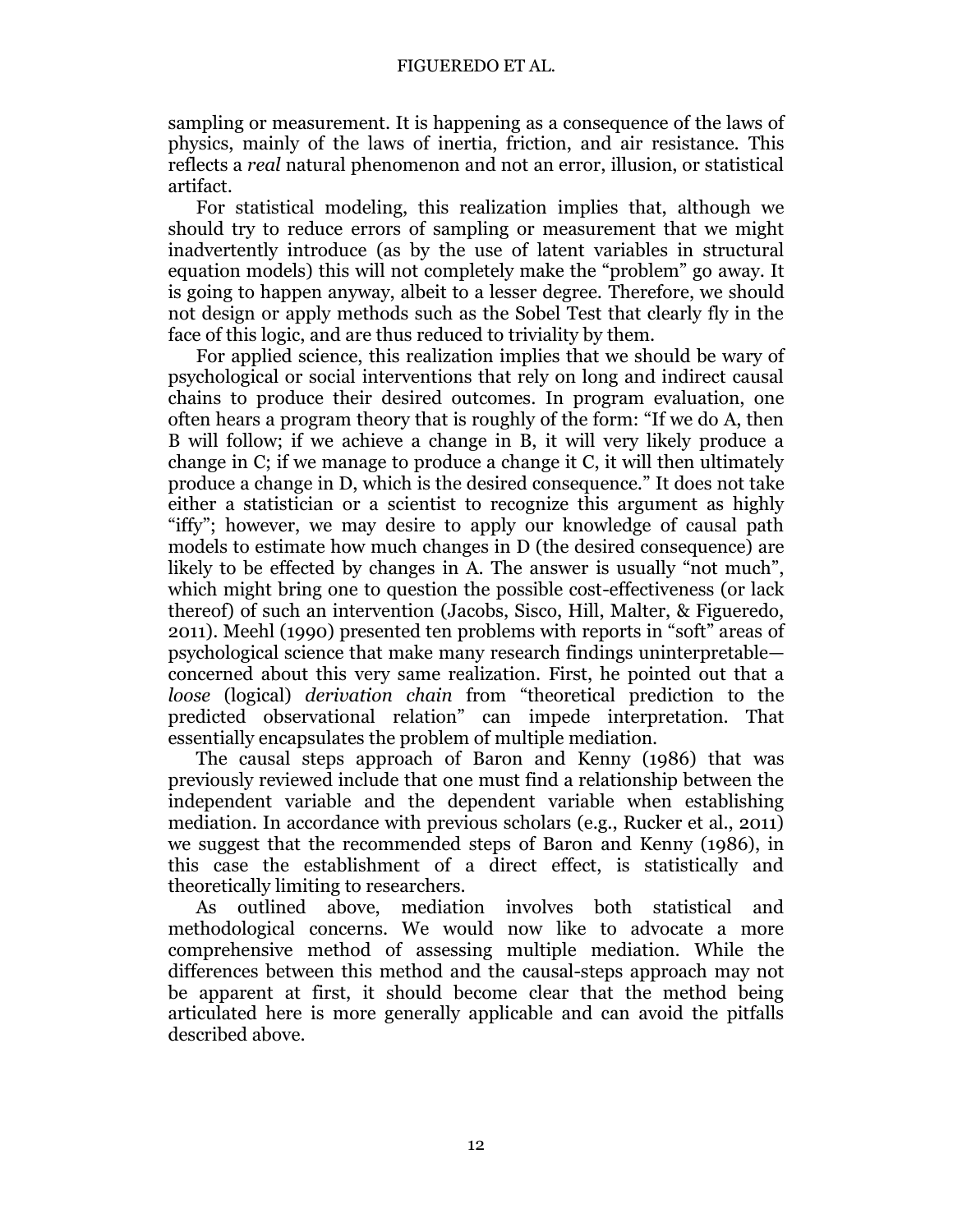# **A Cascade Model Approach to Mediation**

As illustrated by the work of Davis, Guggenheim, Figueredo, Wright, & Locke (2007), Figueredo & Gorsuch (2007), and Guggenheim, Davis, & Figueredo (2007), this 'cascade' approach addresses a major limitation with the Baron and Kenny causal steps approach; this approach offers a way of testing multiple mediation. Cascade modeling utilizes a set of regression analyses to estimate the coefficients for the pathways from the independent variable through the mediators leading to the dependent variable. Here is a depiction of a multiple chain of events leading to an outcome (X and Y represent the mediating variables and the pathways signified by the lower case letters):

*Figure 2*. Interrelations among four hypothetical variables: W, X, Y, and Z. The fully-mediated multiple mediation is depicted with solid arrows. The direct effects are depicted by the dashed arrows. This "fully saturated" model is the generic model for any four variable case.



This approach allows one to estimate the mediation pathways (a, b, and c) as well as the direct pathways (a', a'', and b') using multiple regression techniques. This allows the researcher to go beyond simply describing the mediated pathways; one is able to map out the entire nomological network (Cronbach & Meehl, 1955) for the variables involved.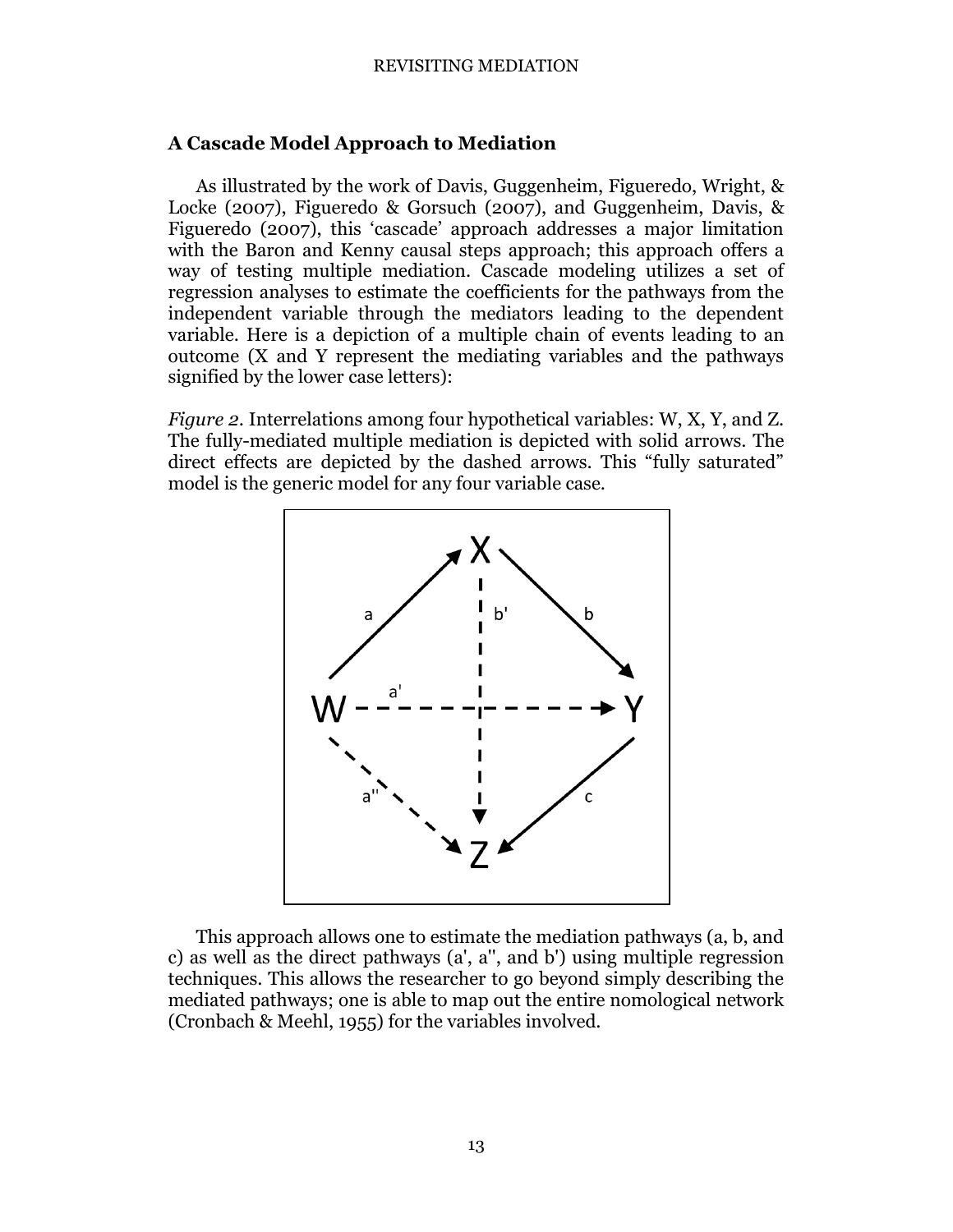The pathways are estimated though these equations:

Step 1:  $X = \beta_{WX} * W + error$ Step 2:  $Y = \beta_{XY} X + \beta_{WY} W +$  error Step 3:  $Z = \beta_{YZ}^*Y + \beta_{XZ}^*X + \beta_{WZ}^*W$  + error

To estimate the path a coefficient, regress *X* on *W* (Step 1). Path a is equal to the value of  $\beta_{\text{WX}}$ . Next, regress *Y* on *X* and *W* (Step 2) to obtain the path b coefficient; this coefficient  $(\beta_{XY})$  is the relationship between X and *Y* while controlling for *W*. Finally, regress *Z* on *Y*, *X*, and *W* (Step 3) for path c; this coefficient ( $\beta$ <sub>YZ</sub>) is the relationship between *Y* and *Z* when controlling for *W* and *X* variables. Please note that the above regression equations will also yield the direct (or more proximate) effects as well. For example,  $\beta_{\text{WY}}$  is the direct effect of *W* on *Y*. In the simple three variable case (see Fig. 1), this estimate corresponds to path c'. In order to demonstrate mediation, the components of an indirect path must be significant.

As Baron & Kenny (1986) advocate, the researcher can use simultaneous (Type III) sums of squares; however, significance tests using this method will be determined by the magnitude of the *partial* variance (variance unique to that predictor). If two variables (e.g., *W* and *X*) strongly correlate with each other, this may result in determining that neither path to a third (*Y*) is significant. In order to test the causal assertions inherent in mediation testing, it is more appropriate to use sequential or hierarchical (Type I) sums of squares, to estimate the *semipartial* variance (Cohen et al., 1983).

Using sequential or hierarchical sums of squares, the researcher has the freedom to select one of two preferences to suit their needs: mediationliberal and mediation-conservative. The regression equations shown in Table 1 are ordered in the mediation-liberal form; they are ordered so that mediators will "eat up" as much variance as possible before allowing the next variable to get "its fill". This biases the significance of effects in favor of mediated effects (b is given priority over a'). If your philosophical disposition, however, made one cringe at the thought of *bias*ing the significance of effects in favor of mediation, one solution might be to reverse the order of the predictors in Table 1 (e.g., Step 3 becomes:  $Y =$  $β<sub>WY</sub><sup>*</sup>W + β<sub>XY</sub><sup>*</sup>X + error)$  and you will partition the variance in such a way that direct effects will "eat up" as much variance as possible before moving on to the next most direct effect. This biases the significance of effects against mediated effects (a' is given priority over b). The reader should note: these three methods will only change the results of the significance tests, not the parameter estimates. The researcher should *not* use all three methods and select the results they prefer. Rather, the method should be chosen in advance and for sound theoretical reasons.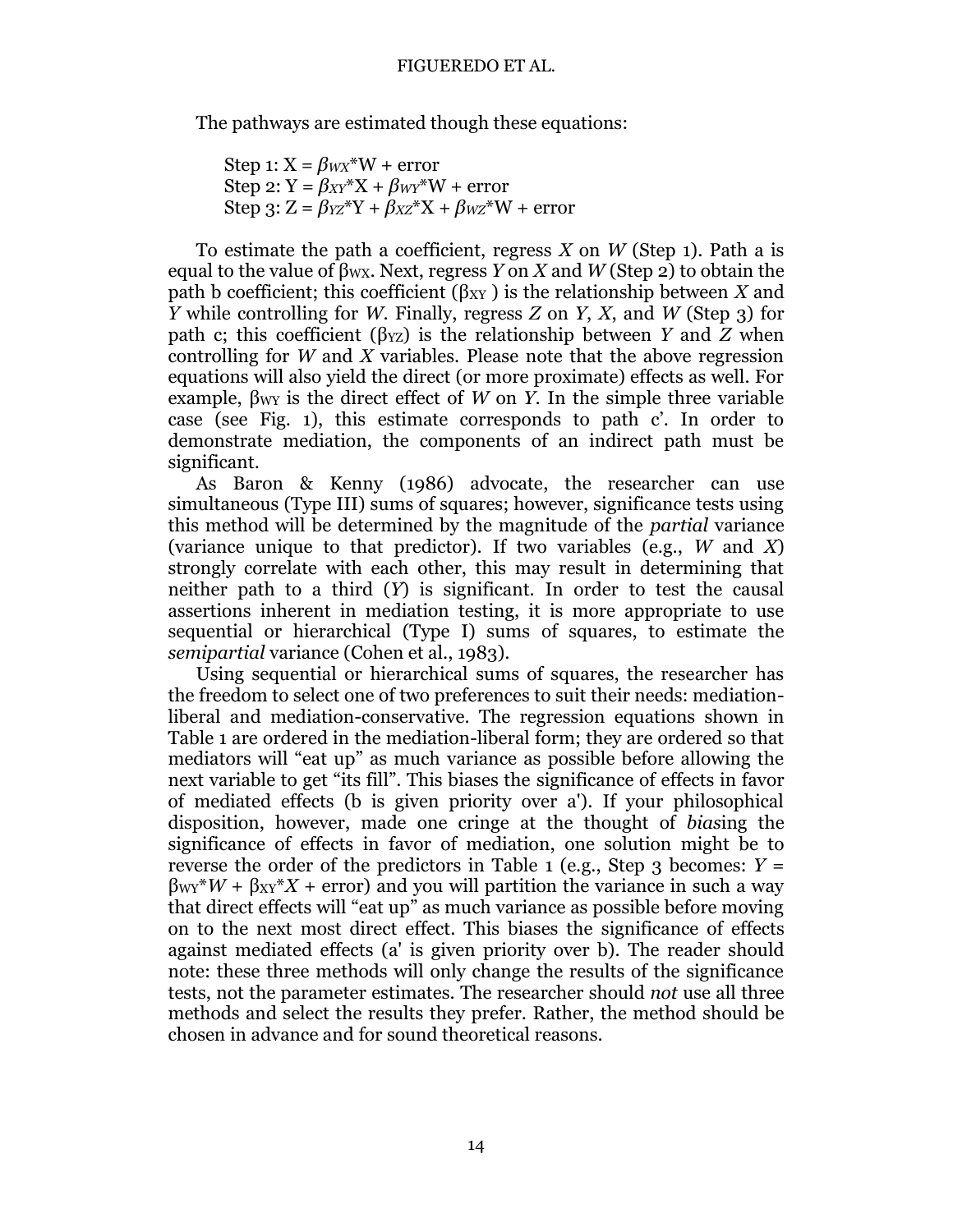In relation to other tests of multiple mediation, this method accommodates but does not suppose a direct effect between *W* or *X* and *Z*. In the case of a fully-mediated multiple mediation, the outcome from the previous regression will be the only significant predictor in the current regression (e.g., in Step 2 only  $β<sub>XY</sub>$  is significant,  $β<sub>WY</sub>$  is not significant). Additionally, cascade modeling has been shown to yield estimates similar to the more popular method of assessing multiple mediations through structural equation modeling (SEM; Figueredo & Gorsuch, 2007). SEM typically requires large numbers of participants to obtain statistical estimates of population parameters (5-10 per parameter estimated, as a rule of thumb, but this also depends on the reliability of the measures; see Bentler 1995); however, cascade modeling does not require samples larger than other regression-based techniques in order to estimate the coefficients for the various pathways.

#### **Conclusions**

To try to make a long story short, as a general solution to the problem of empirically supporting theoretical claims of causal mediation we recommend the application of cascade models. If the partitioning among direct and indirect effects of the different variables is unknown and there is insufficient theory to completely specify the model, cascade modeling can be applied in an exploratory manner, as by constructing a system of linked multiple regressions or performing a single sequential canonical analysis using these same equations (Figueredo & Gorsuch, 2007); alternatively, if the partitioning among direct and indirect effects of the different variables is either known or there is sufficient theoretical understanding of the general problem to completely specify the model, cascade models can be applied in a confirmatory manner, as by the use of structural equations models (SEMs; see Figueredo & Gorsuch, 2007). Furthermore, cascade models are robust and can be applied to either experimental data (e.g., Figueredo & Sage, 2007) or to non-experimental data (e.g., Guggenheim et al., 2007; Davis et al., 2007) with satisfactory results.

Our general recommendations in no way contradict or invalidate the much-cited Baron and Kenny causal steps method. Cascade modeling merely represents a more generalized form of that method that allows for the testing of both multiple mediators and multiple criterion variables. The only point of disagreement might be that we most emphatically do not recommend the Sobel test for the various reasons cited above, but mostly because we have argued that it is logically unnecessary. Nevertheless, although we might differ on the value of the additional significance test, the quantitative method for estimating the magnitude of the direct and indirect effects is parametrically equivalent.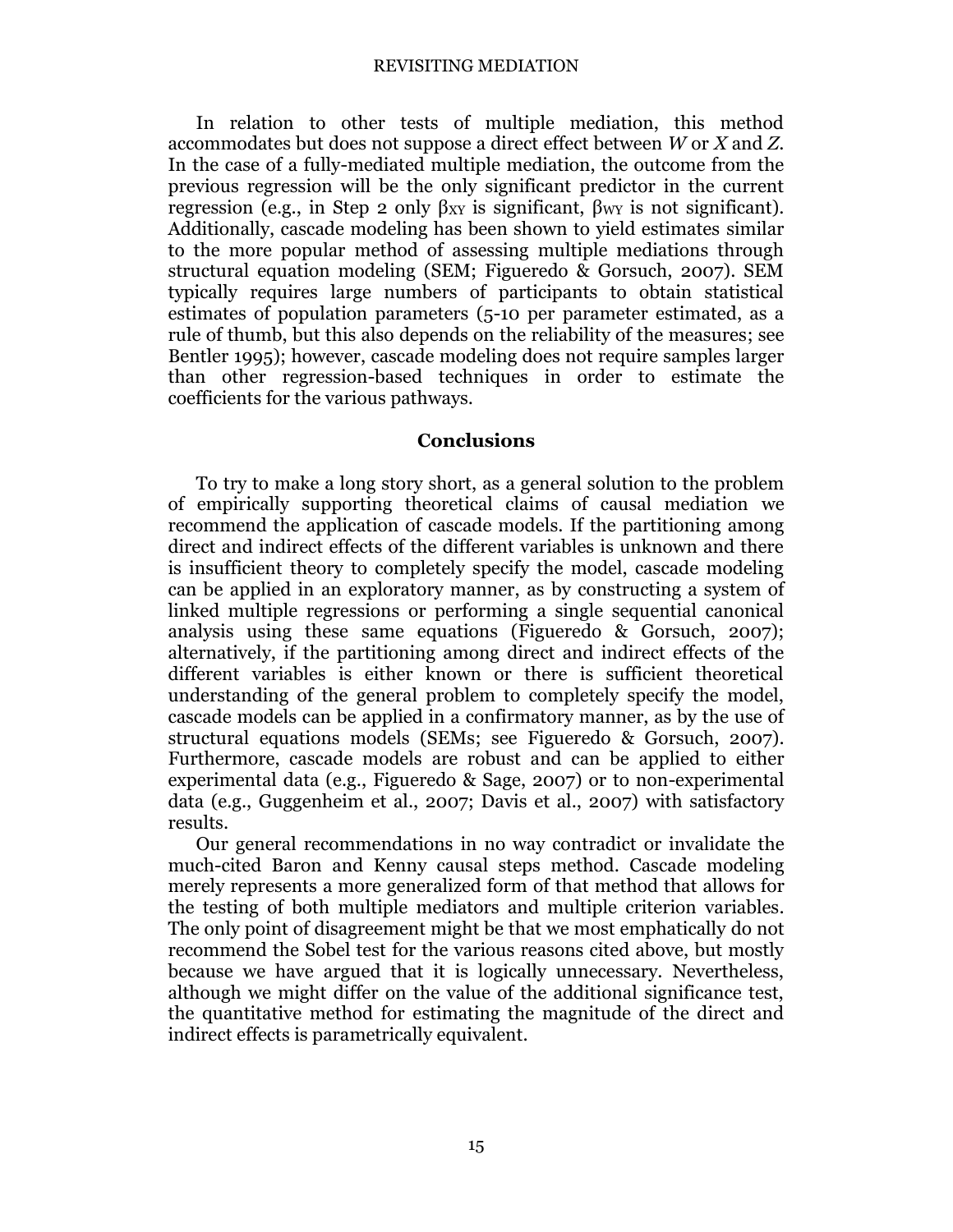#### FIGUEREDO ET AL.

To return to one of the case studies that we used as an example in our introduction, let us reconsider the analyses performed by Chiao & Blizinsky (2010). The authors applied the Baron and Kenny model no less than 3 times in this paper, each time doing separate sets of regression analyses: (1) once for national 5-HTTLPR frequencies mediating the effect of pathogen prevalence on individualism-collectivism; (2) once more for individualism-collectivism mediating the effect of national 5-HTTLPR frequencies on national levels of mood disorders; and (3) once again for individualism-collectivism mediating the effect of national 5-HTTLPR frequencies on national levels of anxiety disorders. Instead, the authors could have simply integrated this system of equations into a single cascade model:

(1) Collectivism =  $\beta_{1.1}$ <sup>\*</sup>5-HTTLPR (2)  $\text{Mod} = \beta_{2.1}^* \text{Collection} + \beta_{2.2}^* \text{5-HTTLPR}$ (3) Anxiety =  $\beta_{3.1}$ <sup>\*</sup>Mood +  $\beta_{3.2}$ <sup>\*</sup>Collectivism +  $\beta_{3.3}$ <sup>\*</sup>5-HTTLPR

A properly constructed system of three hierarchical regressions would have included all the critical hypothesis tests reported (except for the Sobel tests, which we have characterized as underpowered and unnecessary.) Of course, depending on one's theoretical orientation regarding the relations among affective disorders, one could instead construct the cascade model with the following alternative specification:

(1') Collectivism =  $\beta_{1.1}$ <sup>\*</sup><sub>5</sub>-HTTLPR (2<sup>'</sup>) Anxiety =  $\beta_{2.1}$ <sup>\*</sup>Collectivism +  $\beta_{2.2}$ <sup>\*</sup><sub>5</sub>-HTTLPR (3') Mood = *β3.1'*\*Anxiety + *β3.2'*\*Collectivism + *β3.3'*\*5-HTTLPR

Either way, the cascade model approach would have provided a simpler and more elegant representation of the entire system of hypothesized causal relations, and might have revealed more interesting linkages than had been originally anticipated.

Evolutionary social psychologists bear a special responsibility in being cognizant of the relation of complementarity between proximate and ultimate levels of causation. Nevertheless, some of the unnecessary controversies within this field (our own) do not appear to reflect this understanding, and many of our unnecessary conflicts with conventional social psychology also appear to fly in the face of our own metatheoretical positions. Tinbergen's (1963) famous "Four Questions" can be readily reordered into a theoretically-specified causal sequence: (1) Evolutionary History; (2) Behavioral Development; (3) Proximate Mediation; and (4) Ultimate Adaptive Function. The ultimate adaptive function is listed as last in this sequence because it represents the *consequences* of the behavior and therefore the raw material for future selection and further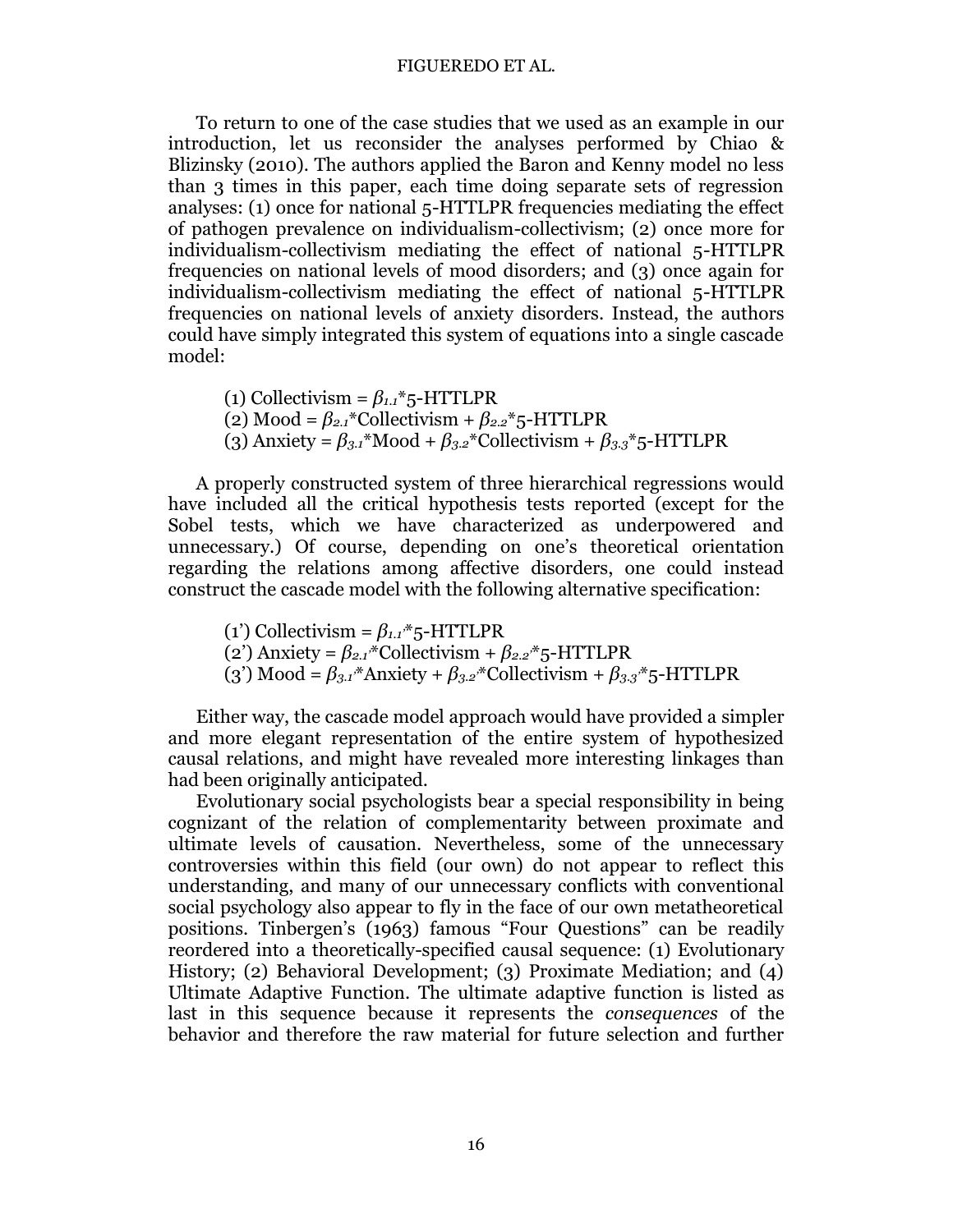evolution, the same way that the "Law of Effect" in behavioral psychology specifies that the current contingencies of reinforcement shape future behavior, whereas those experienced in the past are what presumably shaped the currently observed behavior (Thorndike, 1911; Skinner, 1969). Of course, as with either genetic selection or operant reinforcement (which is itself a variety of behavioral selection), this causal sequence is full of complex feedback loops, in that developmental processes and constraints may affect both past and present evolutionary history, and so on. However, only a comprehensive understanding of where a particular process lies within the "nomological network" will reveal how these causal sequences might actually work and a better appreciation of the processes of mediation and the methodologies used to examine them will help us to better explore that wider world.

**Author Note**: We would like to thank Richard Gorsuch, Michael Anthony Woodley, and Heitor Barcellos Ferreira Fernandes for helpful comments on earlier drafts of this paper.

#### **References**

- Anderson, C. B., Hughes, S. O., & Fuemmeler, B. F. (2009). Parent–child attitude congruence on type and intensity of physical activity: Testing multiple mediators of sedentary behavior in older children. *Health Psychology, 28*, 428.
- Baron, R. M., & Kenny, D. A. (1986). The moderator-mediator variable distinction in social psychological research: Conceptual, strategic, and statistical considerations. *Journal of Personality and Social Psychology, 51,*  1173-1182.
- Bentler, P. M. (1995). *EQS structural equations program manual*. Multivariate Software.
- Chiao, J. Y. & Blizinsky, K. D. (2010). Culture-gene coevolution of individualismcollectivism and the serotonin transporter gene. *Proceedings of the Royal Society of London B, 277*, 529-537.
- Cohen, J. & Cohen, P. (1983). *Applied multiple regression/correlation analysis for the behavioral sciences.* Hillsdale, NJ: Lawrence Erlbaum Associates.
- Cronbach, L. J., & Meehl, P. E. (1955). Construct validity in psychological tests. *Psychological Bulletin, 52*, 281-302.
- Davis M. F., Guggenheim, C., Figueredo, A. J., Wright, A., & Locke, C. (2007). Differential parental investment in Tucson babies. *Journal of the Arizona Nevada Academy of Science, 39,* 65-72.
- Demetriou, A., Christou, C., Spanoudis, G., & Platsidou, M. (2002). The development of mental processing: Efficiency, working memory, and thinking. *Monographs of the Society of Research in Child Development, 67*, 1-154.
- Fairchild, A. J., & MacKinnon, D. P. (2009). A general model for testing mediation and moderation effects. *Prevention Science*, *10*, 87-99.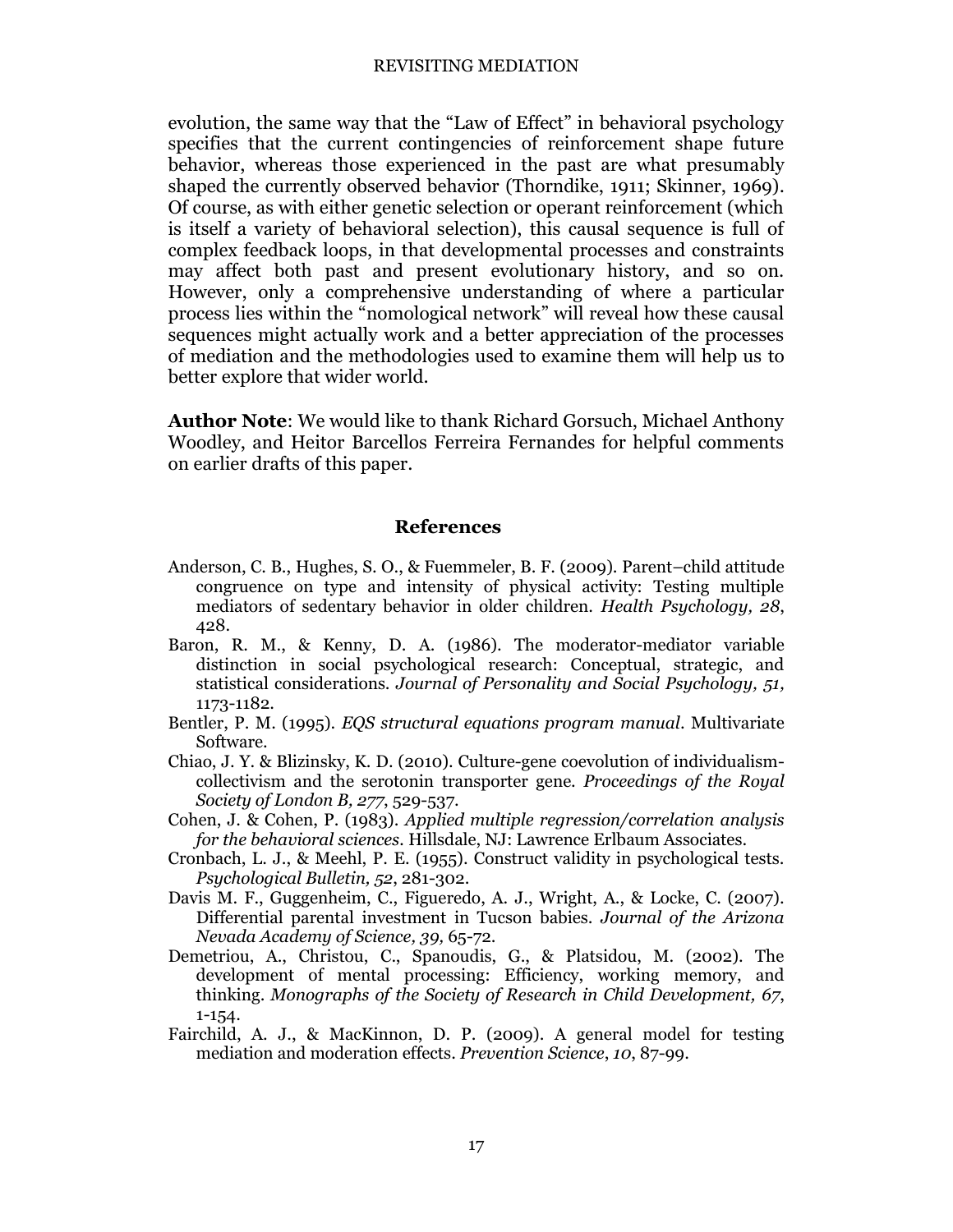- Fein, S. & Spencer, S. J. (1997). Prejudice as self-image maintenance: Affirming the self through derogating others. *Journal of Personality and Social Psychology, 73,* 31-44.
- Festinger, L. (1957). *A Theory of Cognitive Dissonance.* Stanford, CA: Stanford University Press.
- Figueredo, A.J. & Gorsuch, R. (2007). Assortative mating in the jewel wasp: 2. Sequential canonical analysis as an exploratory form of path analysis. *Journal of the Arizona Nevada Academy of Sciences, 39*, 59-64.
- Figueredo, A. J., Vásquez, G., Brumbach, B. H., Schneider, S. M. R., Sefcek, J. A., Tal, I. R., Hill, D., Wenner, C. J., & Jacobs, W. J. (2006). Consilience and life history theory: From genes to brain to reproductive strategy. *Developmental Review, 26*, 243-275.
- Fincher, C. L., Thornhill, R., Murray, D. R. & Schaller, M. (2008). Pathogen prevalence predicts human cross-cultural variability in individualism/collectivism. *Proceedings of the Royal Society Biological Sciences, 275*, 1279–1285.
- Fisher, R. A. (1925). *Statistical Methods for Research Workers*. Edinburgh, UK: Oliver and Boyd.
- Fritz, M. S., & MacKinnon, D. P. (2007). Required sample size to detect the mediated effect. *Psychological Science*, *18*, 233-239.
- Greenberg, J., Pyszczynski, T., & Solomon, S. (1986). The causes and consequences of a need for self-esteem: A terror management theory. *Public self and private self*, *189*, 212.
- Guggenheim, C. B., Davis, M. F., & Figueredo, A. J. (2007). Sons or daughters: A cross-cultural study of sex-ratio biasing and differential parental investment. *Journal of the Arizona Nevada Academy of Science, 39,* 73-90.
- Hayes, A. F. (2009). Beyond Baron and Kenny: Statistical mediation analysis in the new millennium. *Communication Monographs*, 76, 408-420.
- Hebb, D. O. (1966). *A textbook of psychology.* (2nd ed.) Philadelphia, PA: Saunders.
- Jacobs, W. J., Sisco, M., Hill, D., Malter, F., Figueredo, A. J. (2012). Evaluating theory-based evaluation: Information, norms, and adherence. *Evaluation and Program Planning, 35,* 354-369.
- Kenny, D. A. (2008). Reflections on mediation. *Organizational Research Methods*, *11*, 353-358.
- Kong, G., & Bergman, A. (2010). A motivational model of alcohol misuse in emerging adulthood. *Addictive behaviors*, *35*, 855-860.
- MacKinnon, D. P., & Fairchild, A. J. (2009). Current directions in mediation analysis. *Current Directions in Psychological Science*, *18*, 16-20.
- MacKinnon, D. P., Fritz, M. S., Williams, J., & Lockwood, C. M. (2007). Distribution of the product confidence limits for the indirect effect: Program PRODCLIN. *Behavior Research Methods*, *39*, 384-389.
- MacKinnon, D. P., Lockwood, C. M., Hoffman, J. M., West, S. G., & Sheets, V. (2002). A comparison of methods to test mediation and other intervening variable effects. *Psychological methods*, *7*, 83.
- Mavor, K. I., & Gallois, C. (2008). Social group and moral orientation factors as mediators of religiosity and multiple attitude targets. *Journal for the Scientific Study of Religion*, *47*, 361-377.